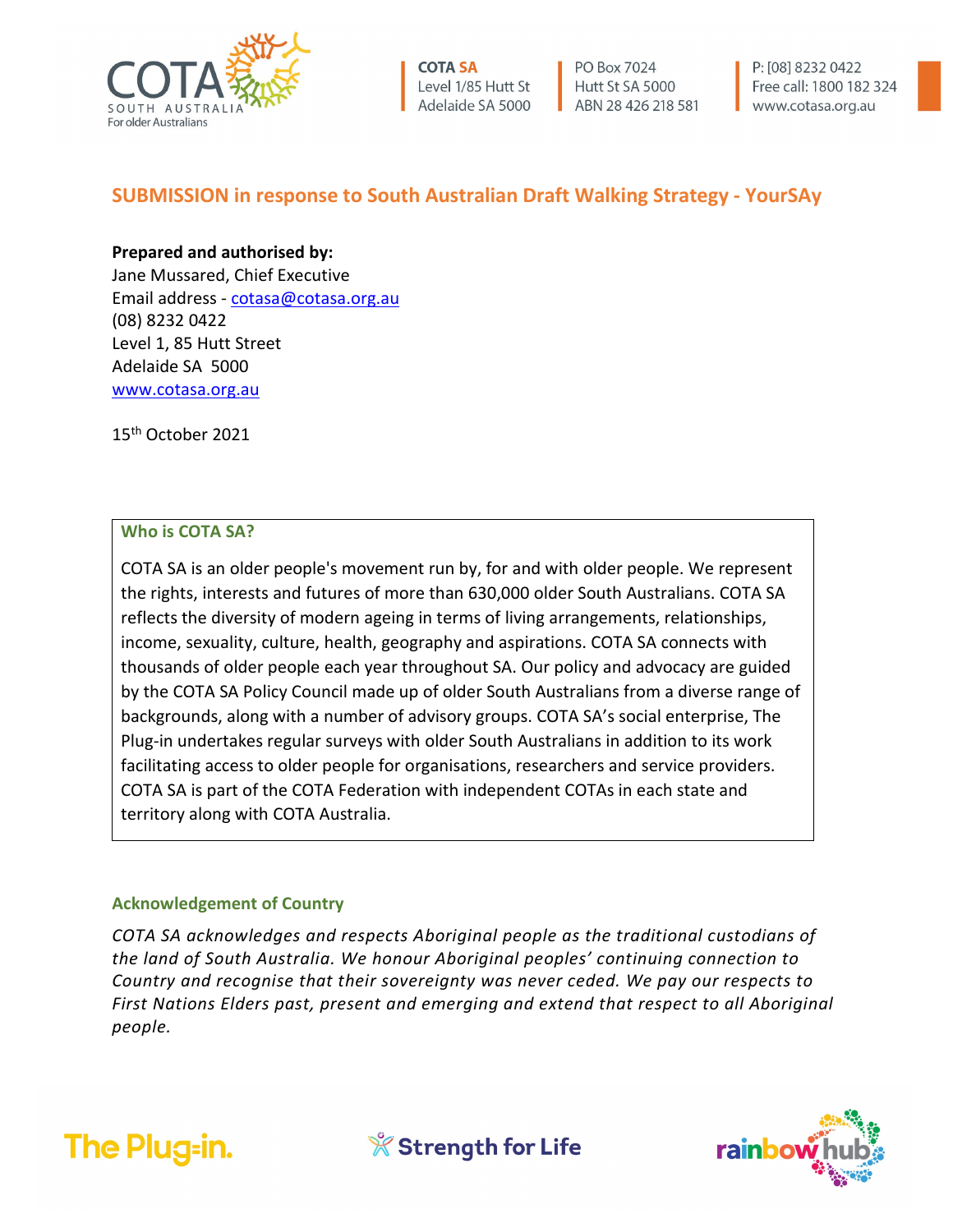## **INTRODUCTION**

COTA SA welcomes the opportunity to comment on the Draft South Australian Walking Strategy 2022-2032.

Our submission includes input provided in response to a call out about the draft Strategy from our staff, the COTA SA Policy Council and our advisory groups.

We commend the focus on walking. Walking has enormous utility and considerable potential as an enabler of ageing well, and is widely accessible and affordable.

The draft walking strategy is fresh and comprehensive. Given the extensive involvement of the Heart Foundation with walking over many years and their knowledge and expertise in the 'walking movement', COTA SA particularly respects the partnership approach used by Wellbeing SA to develop the draft.

The draft is an excellent first step in the State Government embracing a proactive role in getting more people to walk more often and for more purposes. We applaud the overarching sentiment of 'all ages and all abilities'.

We offer the following specific feedback.

## **PUBLIC TRANSPORT**

The draft Walking Strategy rightly identifies integrated public transport as part of supporting opportunities for walking. A critical consideration for people with limited mobility (many of whom will be older people) will be to ensure that the distances people must walk between home, public transport and destination is not extended. Indeed in some instances it needs to be reduced.

Access to accessible, reliable, safe, affordable and regular public transport is fundamental to ageing well because it enables people who do not drive to continue to get out and about in their community. Research undertaken in 2016 about the use of the South Australia Seniors Card for public transport in metropolitan Adelaide indicates that access to public transport is "critical for seniors' wellbeing". $1$ 

In changes proposed (and abandoned) to public transport routes and stops in 2020, a critical issue for older people was that the distance threshold that would need to be walked to and between stops was increased up to 800 metres. Far from acting as an encouragement for walking, this created a very real risk of preventing people who can walk only short distances from being able to use public transport in the future. We continue to get feedback about the unrealistic walking distances between public transport stops for both the Royal Adelaide Hospital and the SA Dental Hospital for example for older people coming from the suburbs.

COTA SA believes an important part of an effective Walking Strategy will be to increase the use of public transport for all citizens. This should include addressing barriers to use identified by older people such as the digitisation of timetables, ticketing and information, safety concerns, reducing the number of bus stops and removing printed timetables at bus stops.

<span id="page-1-0"></span><sup>1</sup> Helen Feist, The University of Adelaide, January 2016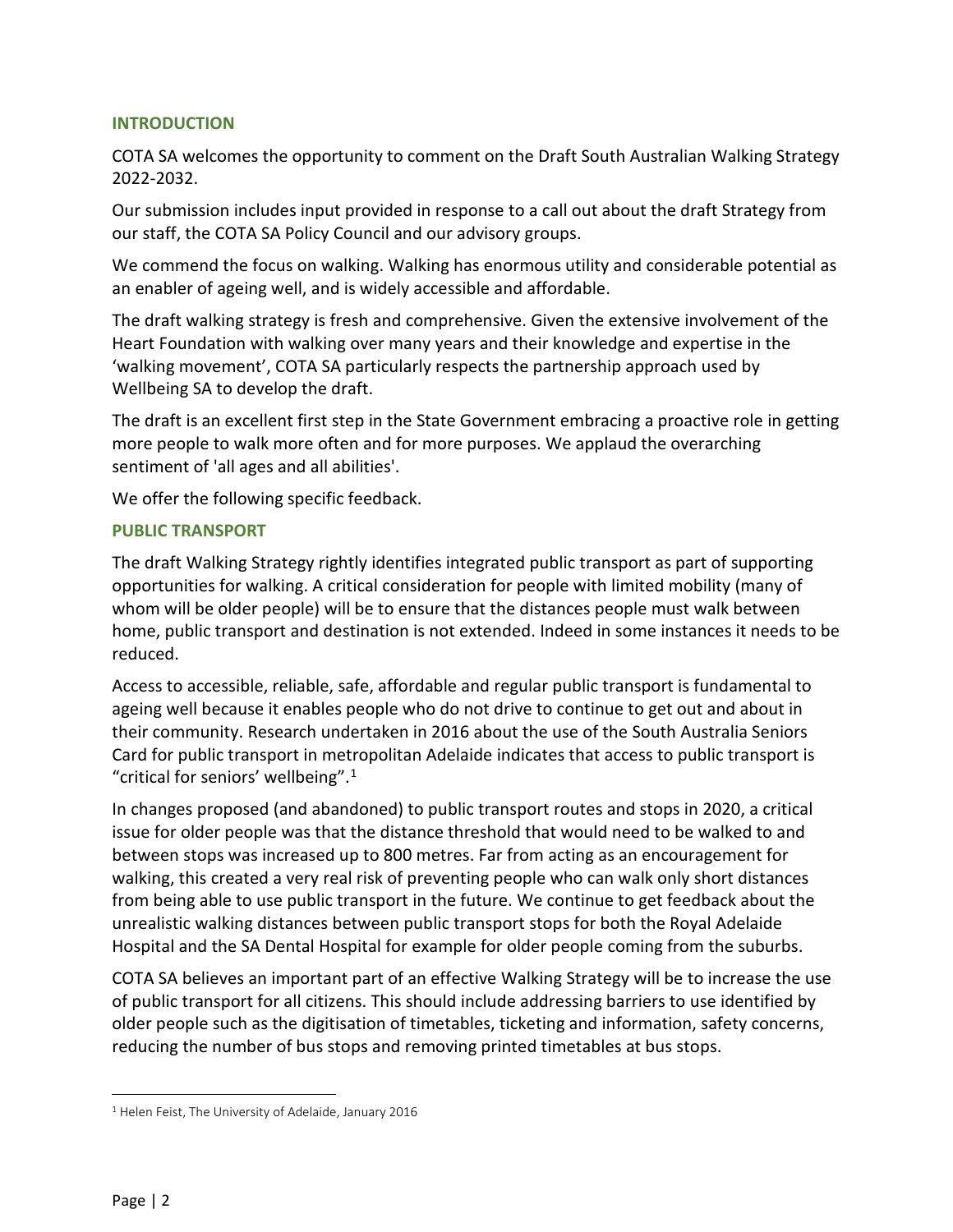#### **CLIMATE CHANGE**

Our surveying indicates there is considerable concern among older South Australians about climate change. We recommend that the document should explicitly mention climate change and the impact of climate change on walking. We support the many references to the importance of shade along walking routes. The extension and maintenance of tree canopy through planning codes will be increasingly important in supporting walking both on designated walking routes and around towns and cities.

### **DESIGN – SEATING, INFRASTRUCTURE**

A lot of the walking undertaken by older South Australians is in close proximity to their homes and thus the design of towns and cities is just as important as that of designated walking paths.

We support reference to the importance of seating and safe road crossing options. Enabling people an opportunity to rest in a shaded and green space in their local area, accessible by walking from nearby streets, is as important as formal walking trails.

Much of the infrastructure (footpaths, kerbing etc) that supports walking in towns and cities relies upon local council priority. We note that the strategy can only 'encourage' local councils to be part of it. It would be good to see councils 'sign-on' to developing walking policies. More definitive programs for funding may help attract the interest of local councils.

Also mentioned in the draft are the aims of promoting walking, public transport and use of parks. Making this combination easily searchable would be helpful and involve bringing together information from across agencies where information already exists but often in an unlinked way - e.g. the Burnside Historical Society Walking tours have downloadable pdf files and some Google linked maps but this is not discoverable via the Walking SA website. Digital access will be out of reach for significant numbers of people and thus hard copy walking maps should also be available from libraries, local council offices and community centres.

We continue to get feedback about the issues for pedestrians on walkways shared with bicycles. The strategy should address the future of this shared use and actions to address the difficulties encountered by walkers.

We also hear about the barriers to walkability in suburbs that must navigate around major roads. A very good and often cited example is Cross Road and the very real barrier it creates between Urrbrae and Myrtle Bank for example creating what is effectively a "moat" between adjacent neighbourhoods.

## **WALKING GROUP INFRASTRUCTURE**

We commend various initiatives and groups that enable people to join others to walk socially. The Heart Foundation Walking Groups, particularly as they continue to support diverse access, are an important part of that infrastructure.

Mall walking too is a very important option and plays a central part in the active lives of many older people. Mall walking groups in centres such as the Westfield shopping centres are all weather and for many people feel safe, sociable, and work well with local retail proprietors.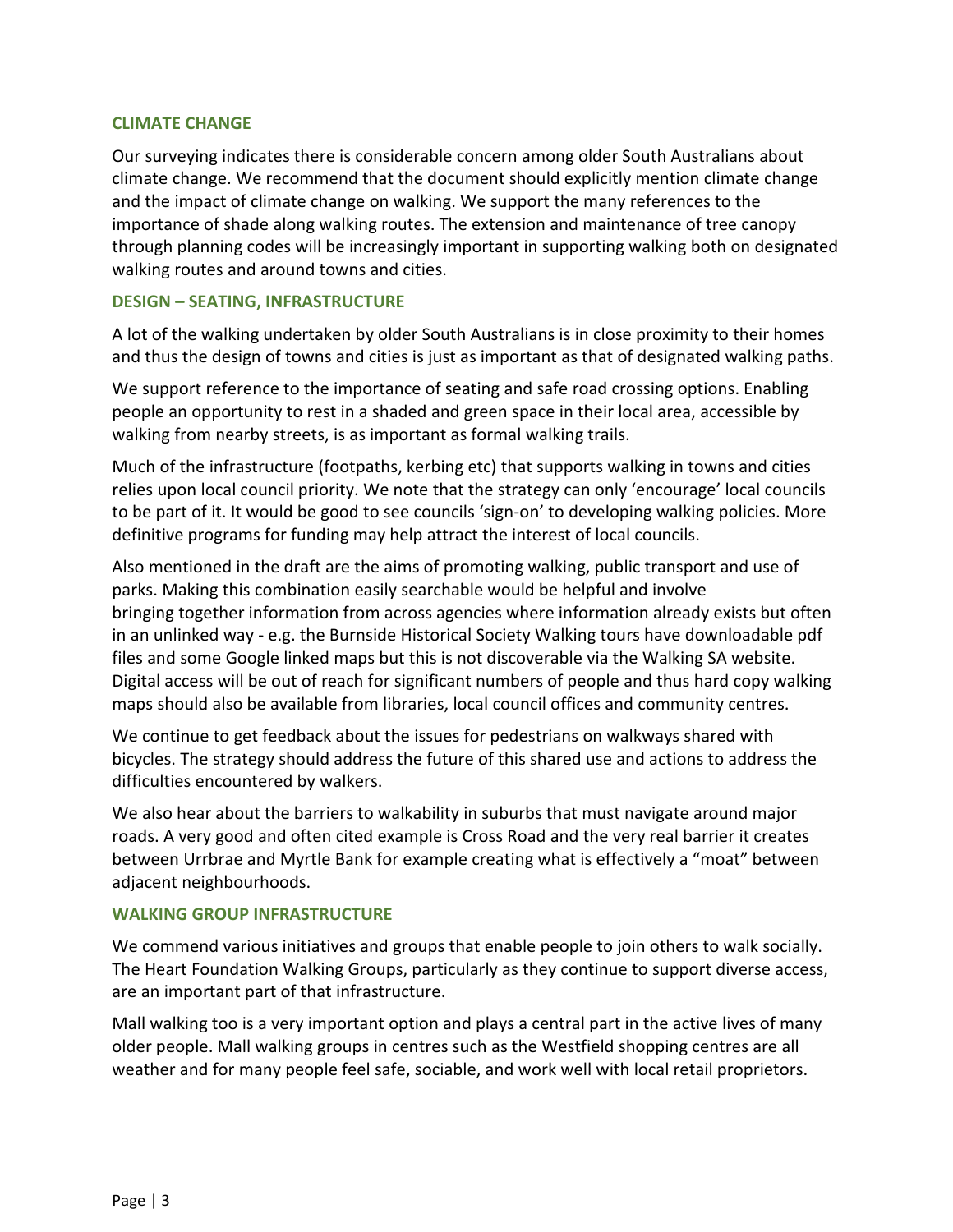## **CONSIDERATION OF ALL ABILITY**

The focus on walking for people of all ability levels is important. We note the acknowledgement on p11 "Our walking networks need to be planned to be accessible to everyone, including families with strollers, seniors, people who move with a wheelchair or walking frame, as well as those who walk and run for recreation and sport."

While physical accessibility such as is enabled by smooth and wide paths and kerb ramps is part of this, we would like to see more focus on options for walking for those who will only manage short distances. There are few specific references to the different needs across ability levels. While expressing an all abilities sentiment, the strategy emphasises those people who do more robust and vigorous walking with little emphasis on the short walk.

## **FOCUS ON REGIONAL SA**

Attention needs to be given to how the vision and priorities relate to regional South Australia. The reality is that if it is not addressed in the strategy it will not be in the Action Plan.

26% of older South Australians (more than 165,000 people) live outside metropolitan Adelaide. Having good local walking policies and facilities is just as relevant to ageing well and health, wellbeing and social connections for the older people living in country areas.

The strategy does not address the needs and opportunities for those living in country areas. References to built environments, urban environments, integrated public transport, and direct paths to stops and stations will support metropolitan based walking. We would like to see a similar emphasis on the explicit and detailed address of rural walking infrastructure needs for rural South Australians in their everyday lives. More regional examples would be a useful start, for example on page 12 under 2.3 'Reinvigorate our main streets and local neighbourhoods' some regional examples in the list would underline that it is a statewide strategy.

Primary Industry and Regions SA (PIRSA) is an important stakeholder and should be included in the government agencies involved in the strategy and actions.

## **IMAGERY, DATA AND CONTEXT**

The data and format of presentation beginning on page 6 is neither self-explanatory nor terribly helpful. The "benefits of walking" graphic for example is not at all obvious or compelling and in some instances (for example safety) could be argued to have the opposite impact. Equally it is not at all clear in the "Benefits per kilometres walked" graph to whom the benefit accrues and therefore the dollar value makes no sense.

We would like to have seen acknowledgement of other key stakeholders in a Walking Strategy on p8. Three relevant additional draft strategies need to be referenced – the Regional Development Strategy, the proposed Digital Inclusion Strategy and the Road Safety Strategy consultation draft.

We encourage a wider range of images to be used to underline that it is a strategy about all abilities and people on a statewide basis. The front cover includes two important cohorts - First Nations walkers in a regional area and a young family in an urban area. More images -